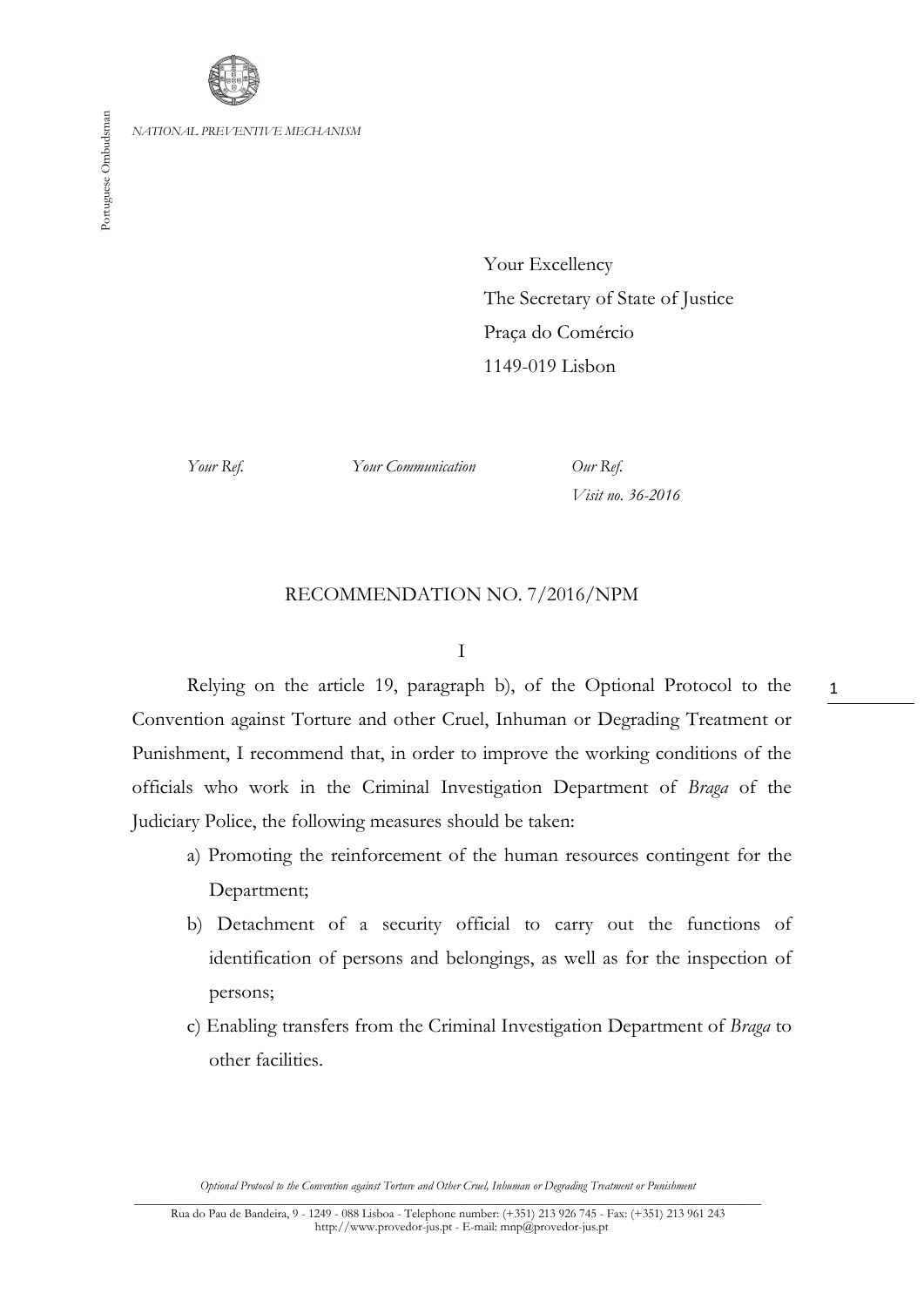**.** 

*NATIONAL PREVENTIVE MECHANISM*

This statement of mine follows the visit of the National Preventive Mechanism (NPM)[1](#page-1-0) last November 18 to the *Braga's* Criminal Investigation Department of Judiciary Police.

Alongside the preventive nature of the NPM, the object of the visit was to investigate the conditions of habitability of the detention zone, as well as to assess the working conditions of agents and employees there.

#### III

From the information gathered during the NPM's visit to the Criminal Investigation Department of *Braga* of the Judiciary Police — and of the documents consulted — it was possible to conclude that the working conditions of the employees of the place visited, as well as those of security, can be improved on behalf of better protection of the rights of all those who work and move to the institution.

Therefore, allow me, to briefly deliberate upon the recommendation hereby made.

### *§ 1. Reinforcement of human resources*

The territorial jurisdiction of the Criminal Investigation Department of *Braga*  of the Judiciary Police extends over a wide area, which comprises the criminal circles of *Barcelos, Braga, Guimarães, Viana do Castelo* and *Vila Real*, under the terms in which they are defined in Ministerial Order no. 472/2001, of May 10, without prejudice to the recent amendment made by the Judicial Map, in the year 2014.

<span id="page-1-0"></span><sup>&</sup>lt;sup>1</sup> In Portugal, the quality of NPM was assigned to the Ombudsman, through the Resolution of the Council of Ministers no. 32/2013 of May 20. After the ratification of the Optional Protocol to the Convention against Torture and Other Cruel, Inhuman or Degrading Treatment or Punishment, this international juridical instrument aims to establish a system of regular visits by independent international and national bodies to places where the rights of the persons deprived of their liberty are assured.

*Optional Protocol to the Convention against Torture and Other Cruel, Inhuman or Degrading Treatment or Punishment*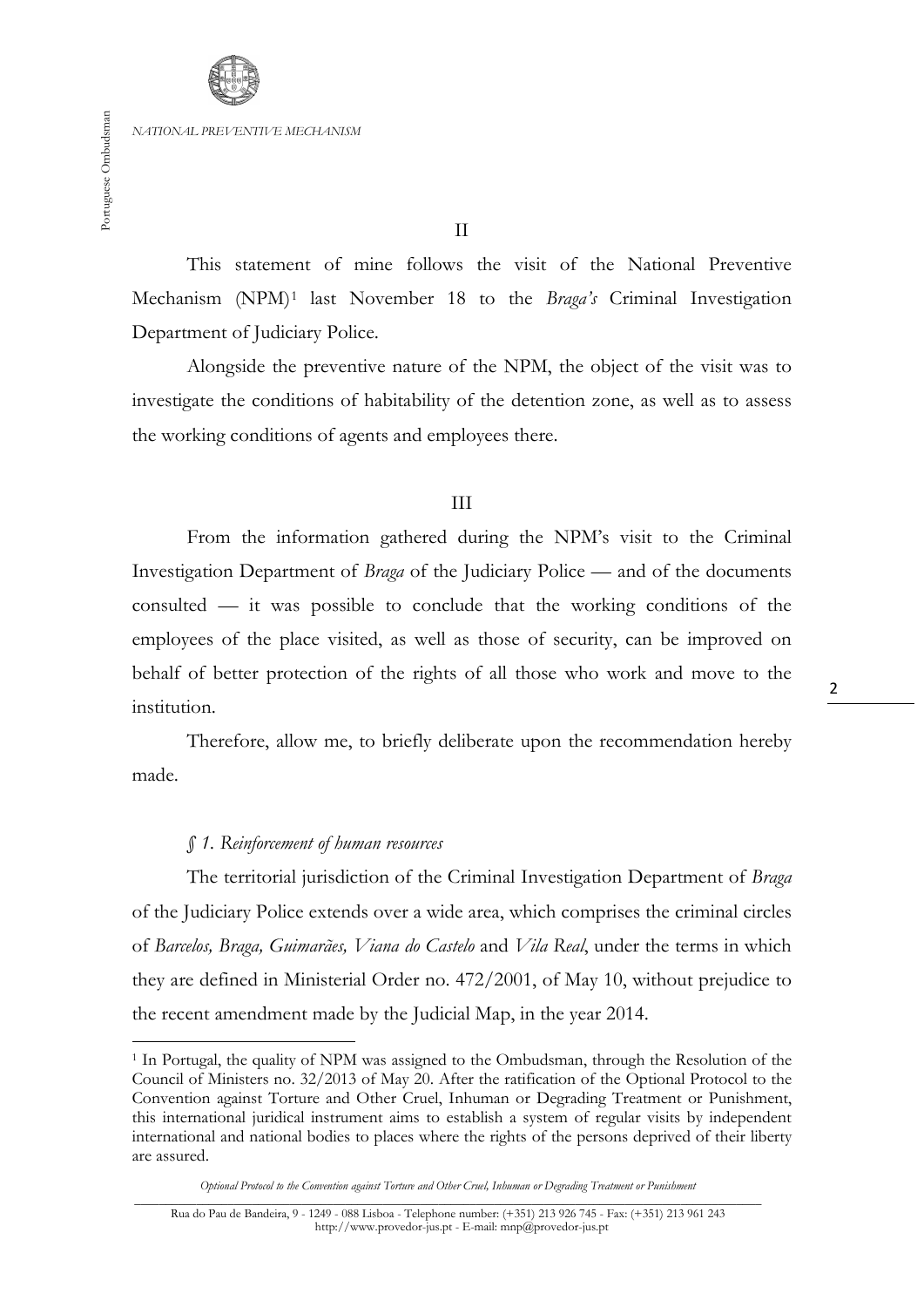Portuguese Ombudsman Portuguese Ombudsman

In 2015, the procedural volume of the Criminal Investigation Department of *Braga* of the Judiciary Police goes far beyond two thousand prosecutions<sup>2</sup>, a number that is only surpassed by those in Lisbon and *Porto*. The number of inspectors in office — 49 people — has not been accompanied by a progressive increase in workload and it is clear that the criminal investigation framework is currently deficit. This context is further aggravated by the situation of temporary incapacity to work due to illness of at least two elements.

In this sense, and not ignoring the fact that the tasks entrusted to the visiting institution lead to a prompt, effective and often particularly sensitive action ― which implies careful and detailed analysis and treatment ― the human resources attached to the of Criminal Investigation Department of *Braga* of the Judiciary Police are insufficient for the timely execution of all the tasks that, in many cases, are of an urgent nature. For this reason, I consider it appropriate that the quota of workers at the place visited should be reinforced, thus enabling them to cope with procedural growth and also contributing to a fast criminal investigation and a fair application of justice.

## *§ 2. People and property safety*

**.** 

The Criminal Investigation Department of *Braga* of the Judiciary Police does not have, at its entrance, an official employee who can identify both the people's access and their belongings in its premises and also their inspection[3,](#page-2-1) nor is it currently provided with a door frame metal detector. Also, there is no strict control of whom and what enters the institution visited. A place that due to its functions may be the target of numerous offensive acts.

<span id="page-2-0"></span><sup>&</sup>lt;sup>2</sup> There are, in exact terms, 2414 cases that entered the Department of Criminal Investigation in the year 2015, according to the information contained in its annual activity report for that year, to which the NPM had access. According to the information provided to the visitors of the NPM, in October 2016, the processes entered were already numbered 2232.

<span id="page-2-1"></span><sup>&</sup>lt;sup>3</sup> What has been happening since 2014, since the official, responsible for the aforesaid actions, retired.

*Optional Protocol to the Convention against Torture and Other Cruel, Inhuman or Degrading Treatment or Punishment* \_\_\_\_\_\_\_\_\_\_\_\_\_\_\_\_\_\_\_\_\_\_\_\_\_\_\_\_\_\_\_\_\_\_\_\_\_\_\_\_\_\_\_\_\_\_\_\_\_\_\_\_\_\_\_\_\_\_\_\_\_\_\_\_\_\_\_\_\_\_\_\_\_\_\_\_\_\_\_\_\_\_\_\_\_\_\_\_\_\_\_\_\_\_\_\_\_\_\_\_\_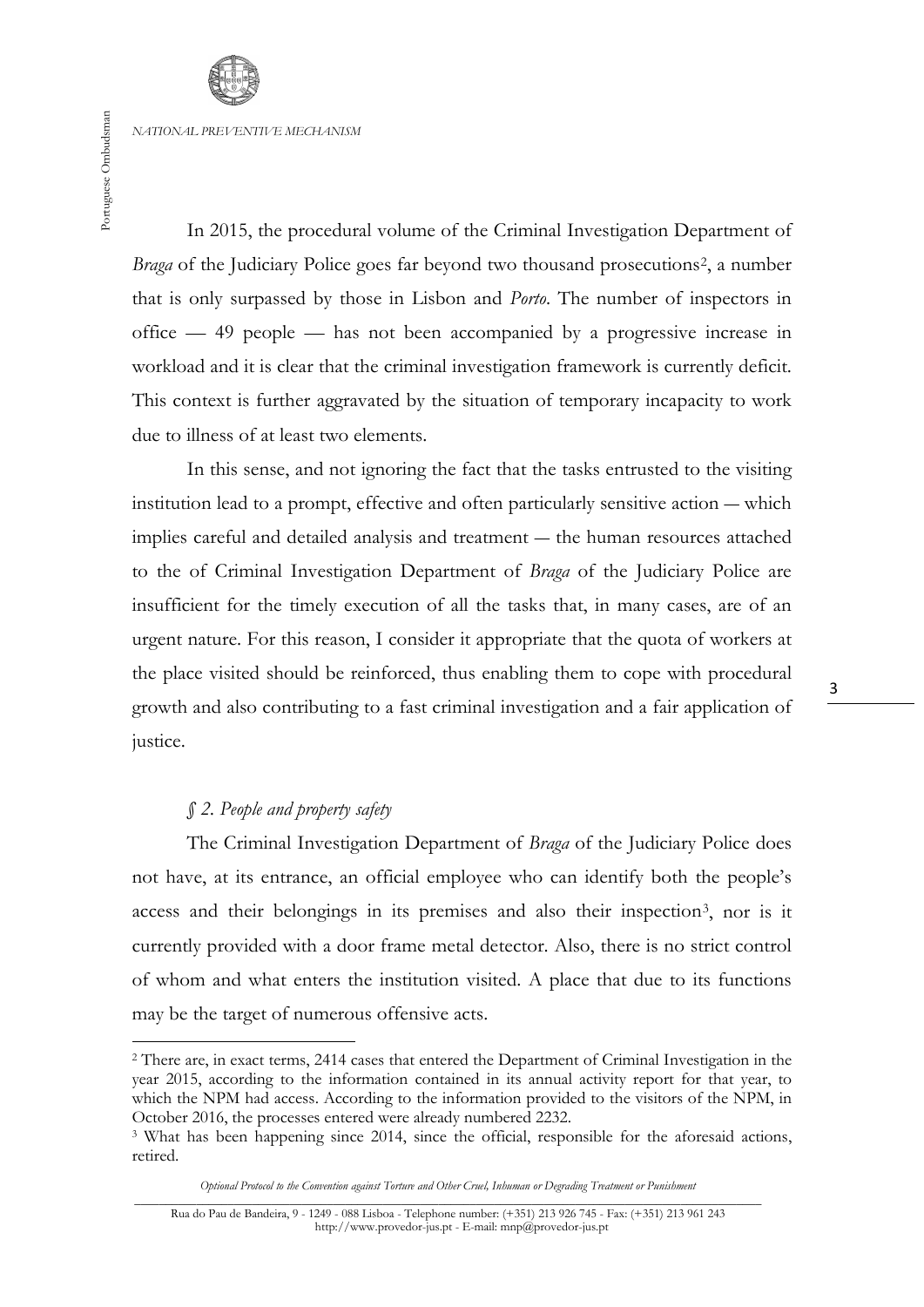Portuguese Ombudsman Portuguese Ombudsman

This department is the only one with no security personnel at the entrance of the building. The NPM's visitors team noted, however, that people arriving at the place are assisted by an operational assistant and two auxiliary specialists, people who, although employed by the for Criminal Investigation Department of *Braga* of the Judiciary Police, do not have the knowledge neither the qualifications required for the performance of this type of procedures.

Considering that the place visited may be subject to the practice of behaviors that violate the physical-psychological integrity and in the limit of the life of persons, as well as the destruction of material goods, it is necessary to have a security officer present, who, with due training and experience, would identify and review the people that enter the facility so that the minimum security conditions would be assured for those who work and who move to an establishment of a Judiciary Police body.

# *§ 3. Change of facilities*

The premises of the Criminal Investigation Department of *Braga* date back to 1983, at a time when the requests that required the intervention of the people who worked there were of lesser expression, which were also counted lower than the present. It is, therefore, a small space to accommodate in a dignified and respectful manner all the employees of the institution.

Furthermore, regarding the proximity to a former factory (already dismantled) which employs fiber-cement-based materials in its building, the existence of a large number of employees of the *Braga's* Department of Criminal Investigation with diagnosis of cancer problems is concerning, admitting the hypothesis of a causal link between said harmful materials and the diseases that can derive from a constant exposure to them. This circumstance had already been

*Optional Protocol to the Convention against Torture and Other Cruel, Inhuman or Degrading Treatment or Punishment*